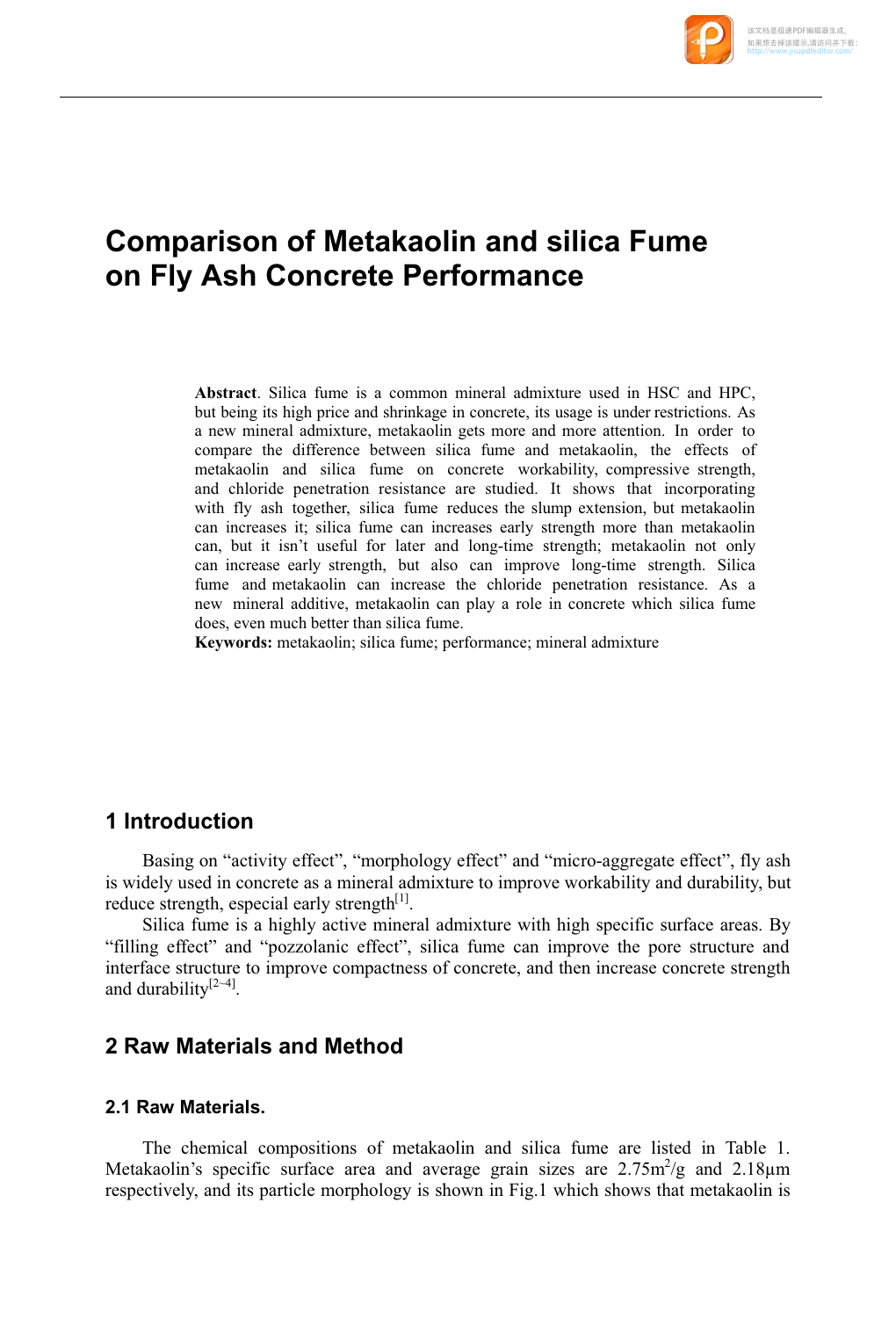

irregular flaky and loose porous particles. The specific surface area and average grain sizes of silica fume are 8.56 $m^2/g$  and 0.27 $\mu$ m respectively, and its particle morphology is shown in Fig.1 which shows that silica fume is very small spherical particles.



(a) Metakzolin (b) silica fume



The grade  $II$  fly ash is used. P.O 42.5 made in Jinyu factory is used. The water-reducing rate of polycarboxylate superplasticizer is 35%.

The nominal fraction of coarse aggregate is  $5\neg 25$ mm, whose voidage is  $42\%$ . The fine aggregate is manufactured sand whose fineness module is 2.7, and the particle graduation belongs to II area.

#### **2.2 Method.**

The tests of workability, strength and durability are based on GB50080, GB50081 and GB50082.

#### **2.3 Result and Analyze.**

Basing on the ratio of pure cement concrete (code is C), the dosage of fly ash is 35% to replace cement for fly ash concrete (code is FA), and besides 35% fly ash, dosage of metakaolin (code is MK) or silica fume is 8% to replace cement for metakaolin concrete (code is MK) or silica fume concrete (code is SF). In order to compare the effect degree of fly ash and metakaolin and silica fume, the amounts of other raw materials are same, and because silica fume is always used in high strength concrete, the ratio of water to bind is 0.29; ratios of four type concrete are listed in Table 1.

| code      | Ceme | Fly      | Silica   | Metakao<br>lin(MK) | Fine   | Coarse | Wat<br>er | Water-reduc<br>ing agent |
|-----------|------|----------|----------|--------------------|--------|--------|-----------|--------------------------|
|           | nt   | ash      | fume     |                    | aggreg | aggreg |           |                          |
|           | (C)  | (FA)     | (SF)     |                    | ate    | ate    |           |                          |
| C         | 580  | $\theta$ | 0        | 0                  | 747    | 992    | 170       | 6.23                     |
| FA        | 377  | 203      | $\theta$ | 0                  | 747    | 992    | 170       | 6.23                     |
| <b>SF</b> | 377  | 157      | 46       | 0                  | 747    | 992    | 170       | 6.23                     |
| МK        | 377  | 157      | $\theta$ | 46                 | 747    | 992    | 170       | 6.23                     |

Table 1 Ratios of Four Types Concretes  $(Kg/M^3)$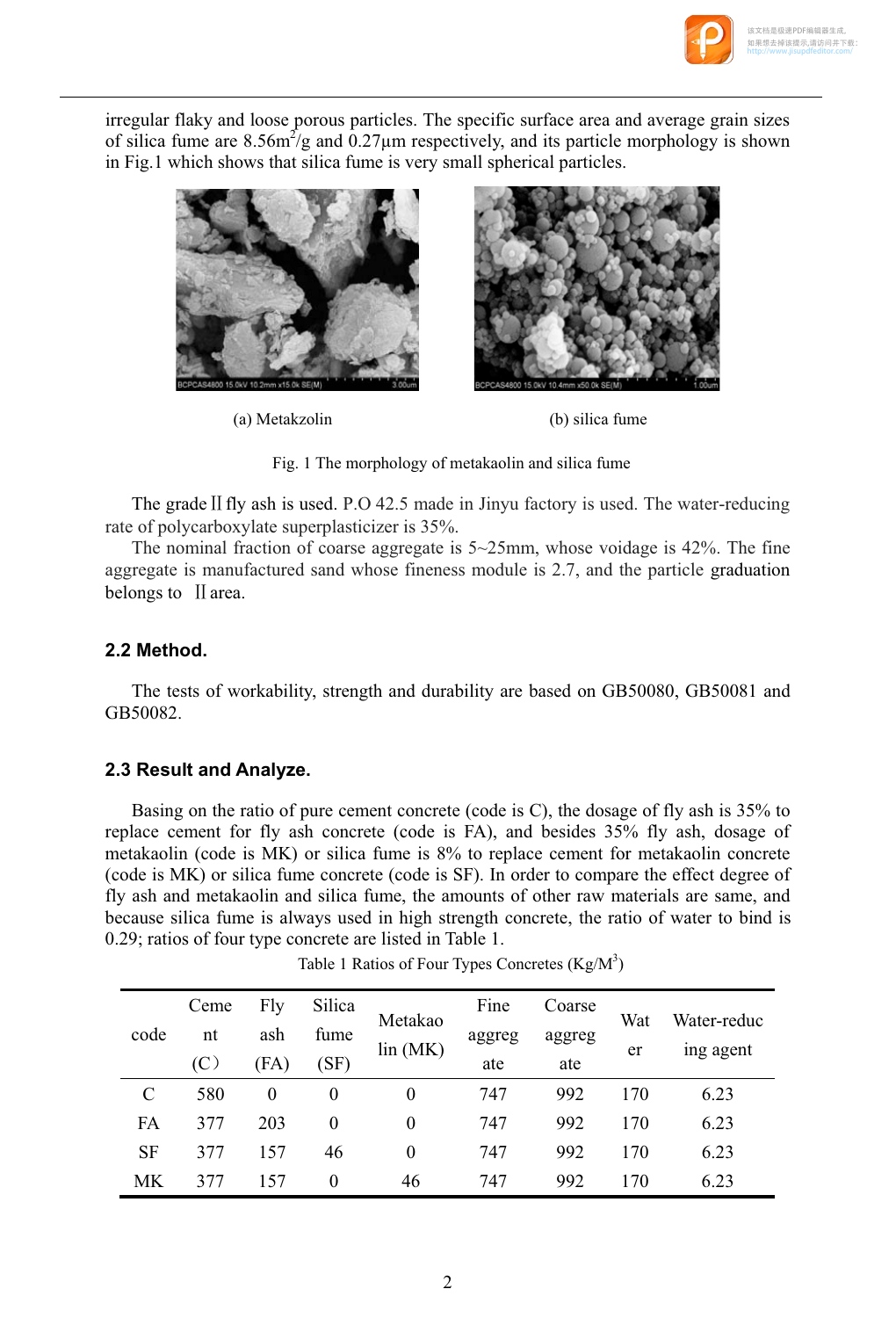

### **2.4 Effect of Metakaolin and silica Fume on Concrete Workability.**

| code      | slump | slump extension |
|-----------|-------|-----------------|
| C         | 220   | 480             |
| FA        | 230   | 640             |
| <b>SF</b> | 240   | 360             |
| МK        | 230   | 600             |

The slump and slump extension results of four type concretes are listed in Table 2. Table 2 The Slump And Slump Extension Results (Mm)

The slump only can reflect the yield stress, but cannot reflect the viscosity of concrete mixture, so it can reflect the fluidity of plastic concrete mixture, but for high flow concrete mixture, when slump is bigger than some critical value, it cannot reflect the fluidity. For example, the slump is very big, but the mixture shows circular table shape, even is projecting on middle part, which means that the mixture is too thick to pump and cannot fill the space between rebar. The slump extension can not only reflect the yield stress, but also viscosity, and does not have some circular value. For high flow concrete, the slump extension is used to reflect the fluidity.

It can be seen from Table 2 that the slumps of four type concretes are similar, about 230mm, whether adding fly ash and metakaolin or silica fume, which shows that slump cannot reflect the effect of metakaolin and silica fume on the fluidity. Table 2 shows that the slump extensions of these concretes are very different, the slump extension of sample C 480mm, and then adding 35% fly ash to replace cement (that is sample F), the slump extension increases to 640mm, furthermore, adding 8% silica fume to replace cement more (that is sample SF), the slump extension drops to 360mm, but if adding 8% metakaolin to replace cement (that is sample MK), the slump extension is 600mm which is greater than that of sample SF and similar to that of sample F. The slump extension can better reflect the different effect of different admixtures on fluidity of high flow concrete. With the "grain effect", fly ash replacing cement by 35% can increases the fluidity from 480mm upper to 640mm. When adding silica fume by 8%, great fineness makes concrete mixture become more thickness, so that slump extension drops to 360mm. Comparing with silica fume, effect of metakaolin on fluidity is ignore.

#### **2.5 Effect of Metakaolin and silica Fume on Concrete Strength.**

The compressive strengths of four type concretes are listed in Fig. 2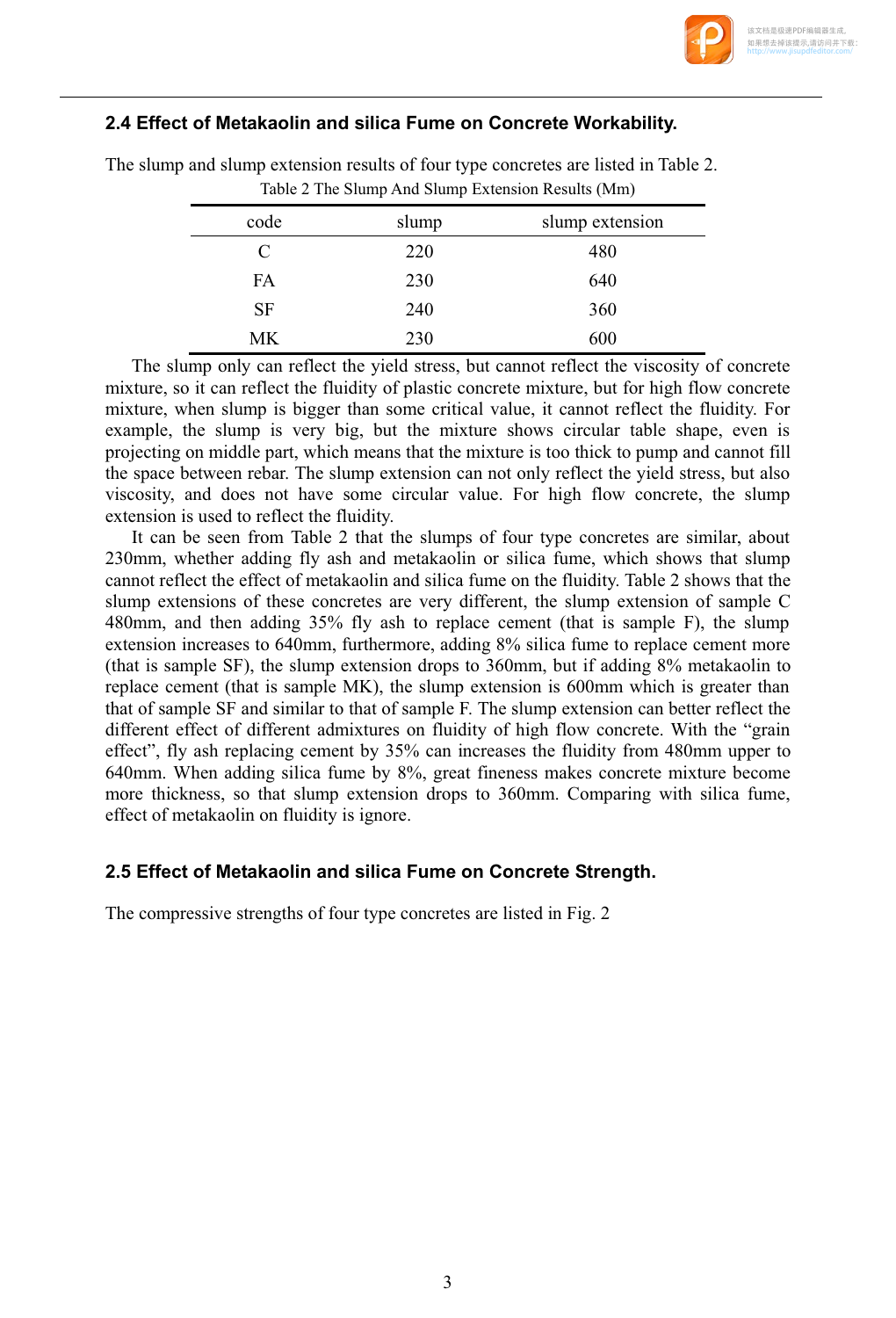



Fig. 2 the compressive strengths of four type concretes

Fig. 2 shows that strength of sample C increases mainly in early days, strength does not increase after 14 days and strength is smallest among four type concretes after 138days. For sample F, early strength is smallest, but strength increase much quickly up to 72MPa after 138 days, which is 1.3 times to sample C. Adding metakaolin and silica fume can increase early strengths of fly ash concrete, especial silica fume can. Comparing with silica fume, metakaolin can increase long-time strength much more up to 73MPa.

In sum, mixing with fly ash, silica fume can increase early strength by a large margin, but the increasing effect of silica fume on long-time strength is ignore, even makes long-time strength be inferior to that of fly ash concrete. Metakaolin not only increases early strength, but also long-time strength of fly ash concrete<sup>[5~8]</sup>.

When silica fume is added in concrete, much more active  $SiO<sub>2</sub>$  (see Table 1) react with  $Ca(OH)$ <sub>2</sub> to produce C-S-H, which is called twice hydration reaction. Because of great fineness, silicate fume can react much quickly, and then so many tiny particles of silica fume also can fill the space between cement particles to make concrete much denser $[9-10]$ . Both the chemical active function and physical filling functions act together to increase the strength of concrete, especial early strength. As for as concerned metakaolin, except for physical filling function, particle is coarser than that of silica fume, so the speed of twice hydration reaction is slower, the early strength is less, but besides active  $SiO<sub>2</sub>$ , there is much active $A_1O_3$  (see Table 1) which can react with Ca(OH)<sub>2</sub> to hydrated calcium aluminate, then react with gypsum to produce Aft which is very useful to improve strength, that is reason why metakaolin can increase long-time strength of fly ash concrete<sup>[11~13]</sup>.

## **2.6 Effect of metakaolin and silica fume on chloride penetration resistance of concrete.**

After standard curing for 28 days, the diffusion coefficient of chloride ion is measured, the results are listed in Table 3.